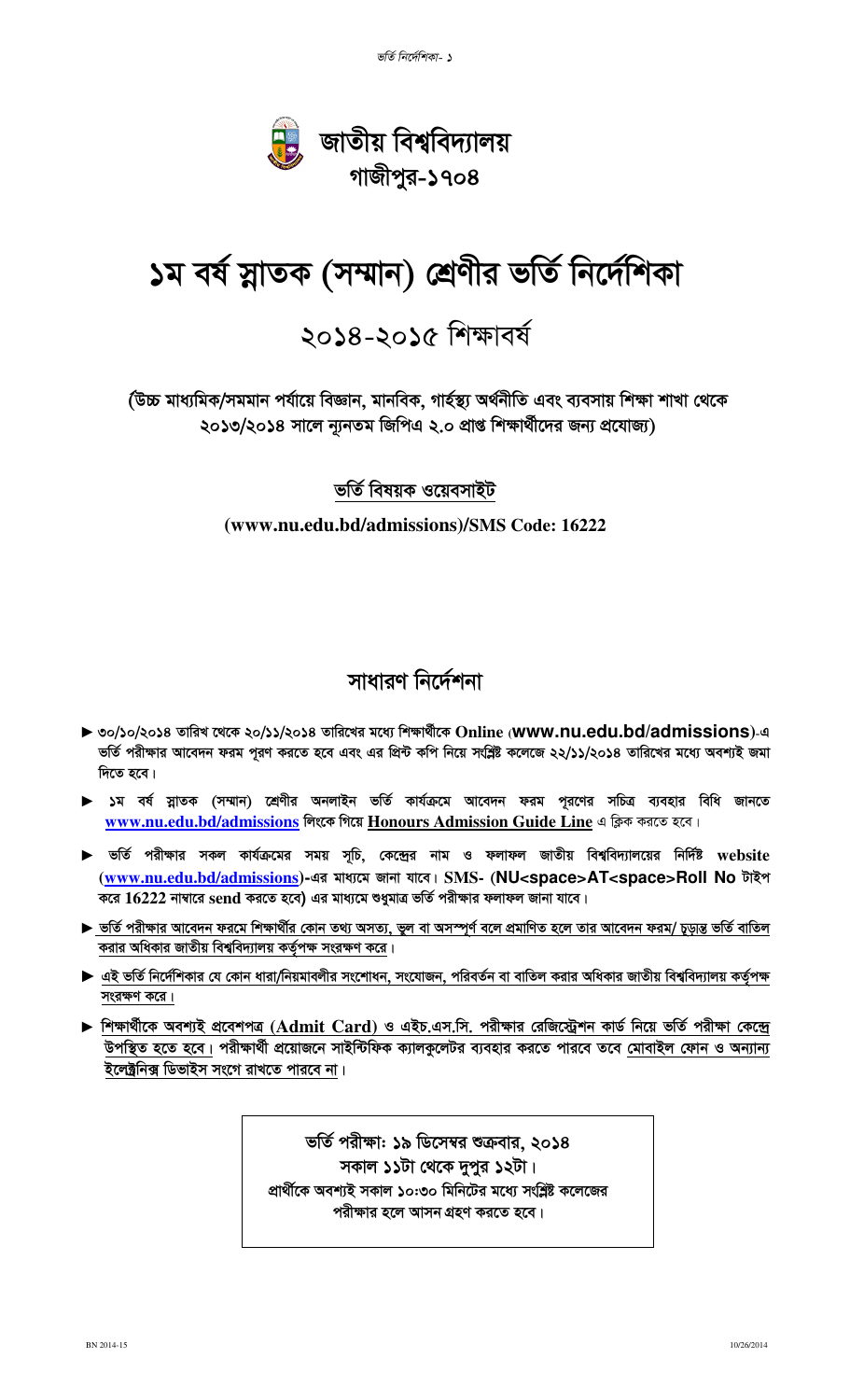#### ভর্তি নির্দেশিকা- ২

#### ১। ২০১৪-২০১৫ শিক্ষাবর্ষে ১ম বর্ষ স্নাতক (সম্মান) শ্রেণীতে বিজ্ঞান/মানবিক/ ব্যবসায় প্রশাসন শাখায় ভর্তির সাধারণ শর্তাবলী

| ক্ৰমিক<br>নং | মাধ্যমিক ও উচ্চ মাধ্যমিক পর্যায়ে উত্তীর্ণ<br>পরীক্ষার নাম | পাশের সন       | শিক্ষা বোর্ড/ বিশ্ববিদ্যালয়          | উত্তীর্ণ পরীক্ষায় ন্যূনতম<br>যোগ্যতা |
|--------------|------------------------------------------------------------|----------------|---------------------------------------|---------------------------------------|
|              |                                                            |                |                                       |                                       |
| ক।           | এস.এস.সি./সমমান                                            | ২০১০/২০১১/২০১২ |                                       |                                       |
|              | (সকল শাখা)                                                 |                | বাংলাদেশ-এ স্বীকৃত যে কোন             |                                       |
| খ।           | এইচ.এস.সি./সমমান                                           | ২০১৩/২০১৪      | শিক্ষা বোৰ্ড/ উন্মুক্ত বিশ্ববিদ্যালয় | জি.পি.এ.                              |
|              | (সকল শাখা)                                                 |                |                                       | ২.০                                   |
| গ।           | ১। এইচ.এস.সি.(ভোকেশনাল)                                    |                |                                       |                                       |
|              | ২। এইচ.এস.সি.(বিজনেস্ ম্যানেজমেন্ট)                        | ২০১৩/২০১৪      | বাংলাদেশ কারিগরি শিক্ষা বোর্ড         |                                       |
|              | ৩। ডিপেণ্টামা-ইন- কমার্স                                   |                |                                       |                                       |
|              | ৪। ডিপেণ্চামা ইন ফরেস্ট্রি, ডিপেণ্চামা ইন                  |                |                                       |                                       |
|              | এগ্রিকালচার, ডিপেণ্ডামা ইন                                 |                |                                       |                                       |
|              | ইঞ্জিনিয়ারিং                                              |                |                                       |                                       |
| ঘ)           | O-Level পরীক্ষা                                            | ২০১০/২০১১/২০১২ | জিসিই/সমমান                           | তিনটি বিষয়ে 'বি' গ্ৰেডসহ             |
|              |                                                            |                |                                       | অন্ডুত ০৪ (চার) টি বিষয়ে             |
|              |                                                            |                |                                       | উত্তীৰ্ণ হতে হবে।                     |
| ঙ)           | A-Level পরীক্ষা                                            | ২০১৩/২০১৪      | জিসিই/সমমান                           | একটি বিষয়ে 'বি' গ্ৰেডসহ              |
|              |                                                            |                |                                       | অন্ডুত ০২ (দুই) টি বিষয়ে             |
|              |                                                            |                |                                       | উত্তীৰ্ণ হতে হবে।                     |

#### ▶ এস.এস.সি./সমমানের পরীক্ষা সনদ অনুযায়ী শিক্ষার্থীর বয়স ৩১/১২/২০১৪ তারিখ পর্যন্ত ২২ (বাইশ) বছরের অধিক হবে না।

- ▶ বিদেশী সার্টিফিকেটধারী শিক্ষার্থীদের ক্ষেত্রে বাংলাদেশ-এ স্বীকৃত যে কোন শিক্ষা বোর্ড কর্তৃক তাদের অর্জিত মাধ্যমিক ও উচ্চ মাধ্যমিক পর্যায়ের নম্বর পত্রের সমতা নিরূপণ করা হলে তারাও ভর্তি পরীক্ষায় অংশগ্রহণের জন্য আবেদন করতে পারবে। এ সকল শিক্ষার্থীরা ডীন, স্নাতকপূর্ব শিক্ষা বিষয়ক স্কুল, জাতীয় বিশ্ববিদ্যালয়-এর সংগে সরাসরি যোগাযোগ করবে।
- ▶ আবেদনকারী উচ্চ মাধ্যমিক/সমমান পরীক্ষায় যে শাখা থেকে উত্তীর্ণ হয়েছে তাকে সেই শাখার জন্য নির্ধারিত ভর্তি পরীক্ষার আবেদন ফরম পূরণ করতে হবে। উচ্চ মাধ্যমিক পরীক্ষায় গার্হস্ত্য অর্থনীতি শাখা থেকে উত্তীর্ণ শিক্ষার্থীরা মানবিক শাখার আবেদন ফরম পূরণ করবে।

#### ২। ১ম বর্ষ বি. এসসি./বি. এ./বি. বি. এ. (সম্মান) শ্রেণীতে ভর্তির জন্য ন্যূনতম যোগ্যতা ও নির্বাচিত বিষয়সমূহ

#### ক) বিজ্ঞান (Science) শাখা

| ক্ৰমিক         | ভৰ্তিচ্ছু বিষয় ও কোড          | নিম্নের বিষয়সমূহের যে কোন একটি উচ্চ মাধ্যমিক/সমমানের পরীক্ষায় | উচ্চ মাধ্যমিক/সমমান পর্যায়ে    |
|----------------|--------------------------------|-----------------------------------------------------------------|---------------------------------|
|                |                                |                                                                 |                                 |
| নং             |                                | পঠিত হিসাবে থাকতে হবে। উক্ত পঠিত বিষয়ে (২০০ নম্বরের) ন্যূনতম   | বিজ্ঞান, মানবিক ও ব্যবসায়      |
|                |                                | জি.পি ৩.০ পেতে হবে।                                             | শিক্ষা শাখার জন্য আসন           |
|                |                                |                                                                 | বন্টন                           |
|                |                                |                                                                 | (শতকরা হারে)                    |
| $\mathcal{L}$  | পদার্থবিজ্ঞান (Physics)        |                                                                 |                                 |
|                | (2701)                         | পদার্থবিজ্ঞান (Physics)/ রসায়ন (Chemistry) /                   |                                 |
| $\frac{1}{2}$  | রসায়ন (Chemistry)             | গণিত (Mathematics)/উচ্চতর গণিত (Higher Mathematics)             |                                 |
|                | (2801)                         |                                                                 |                                 |
| $\circ$        | প্রাণ-রসায়ন (Bio-             |                                                                 |                                 |
|                | Chemistry)                     |                                                                 |                                 |
|                | (2901)                         |                                                                 |                                 |
| 8 <sub>1</sub> | উডিদবিজ্ঞান (Botany)           | রসায়ন (Chemistry)/জীববিজ্ঞান (Biology)                         |                                 |
|                | (3001)                         |                                                                 |                                 |
| Q              | প্ৰাণীবিজ্ঞান (Zoology)        |                                                                 |                                 |
|                | (3101)                         |                                                                 | বিজ্ঞান শাখা $\rightarrow$ ১০০% |
| ৬।             | মৃত্তিকাবিজ্ঞান (Soil Science) |                                                                 |                                 |
|                | (3301)                         |                                                                 |                                 |
| 9 <sub>1</sub> | পরিসংখ্যান (Statistics)        | পরিসংখ্যান (Statistics)/গণিত (Mathematics)/উচ্চতর গণিত (Higher  |                                 |
|                | (3601)                         | Mathematics)/পদার্থবিজ্ঞান (Physics)                            |                                 |
|                |                                |                                                                 |                                 |
| $\mathbf{b}$   | গণিত (Mathematics)             | গণিত (Mathematics)/উচ্চতর গণিত (Higher Mathematics)/            |                                 |
|                | (3701)                         | পদার্থবিজ্ঞান (Physics)/পরিসংখ্যান (Statistics)                 |                                 |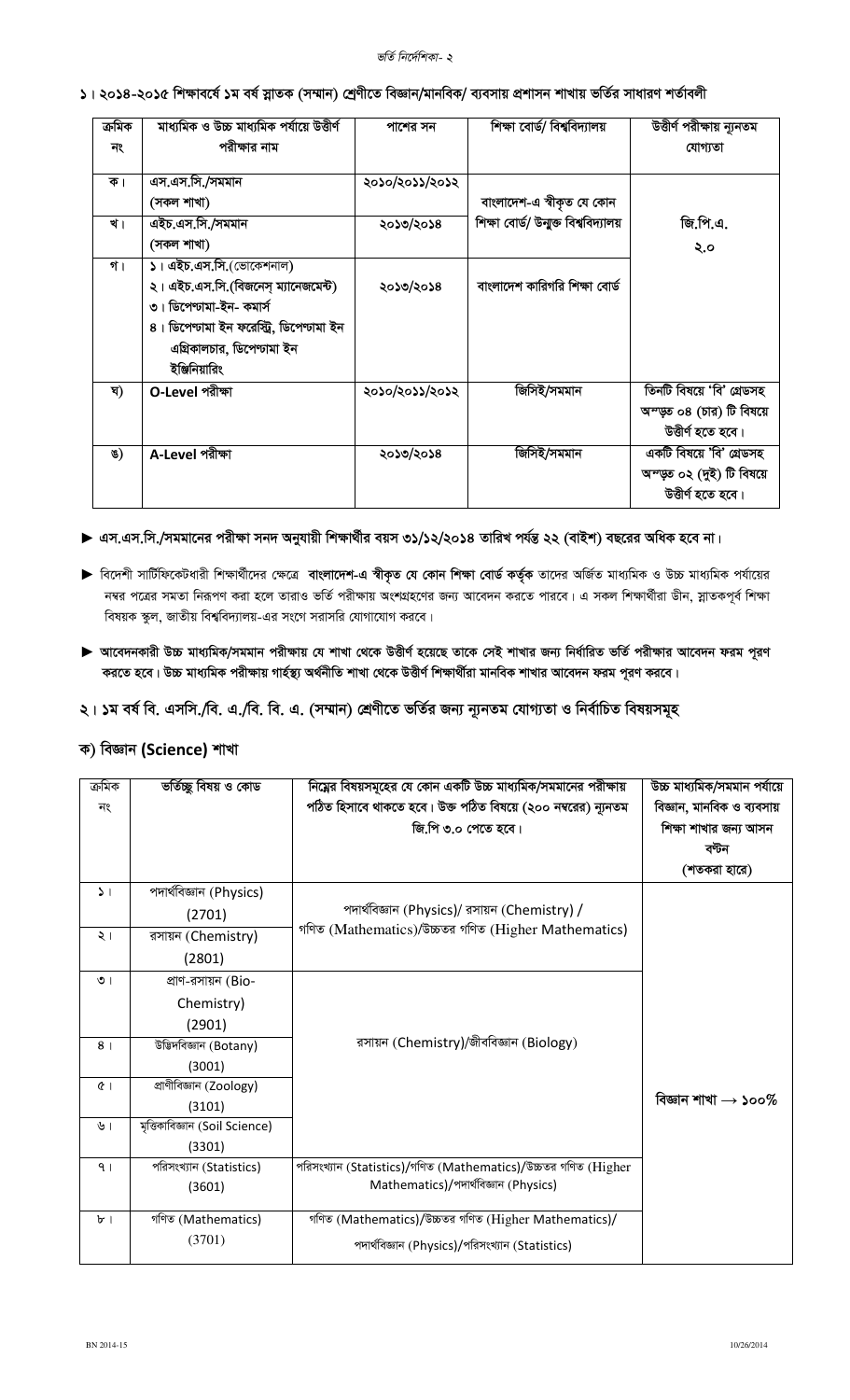#### *ভৰ্তি নিৰ্দেশিকা- ৩*

| $\frac{1}{2}$ | শরিবেশ বিজ্ঞান (Environmental<br>Science) (4401)       | রসায়ন (Chemistry)/জীববিজ্ঞান (Biology)/ভূগোল (Geography)                                                                                                                                                                                                     |                                                                                                                               |
|---------------|--------------------------------------------------------|---------------------------------------------------------------------------------------------------------------------------------------------------------------------------------------------------------------------------------------------------------------|-------------------------------------------------------------------------------------------------------------------------------|
| $\mathcal{L}$ | ভূগোল ও পরিবেশ (Geography<br>and Enviroment)<br>(3201) | ভূগোল (Geography)/গণিত (Mathematics)/উচ্চতর গণিত (Higher<br>Mathematics) /অৰ্থনীতি ও বানিজ্যিক ভূগোল (Economics &<br>Commercial Geography)/সমাজবিজ্ঞান (Sociology)/সমাজকল্যাণ<br>(Social Welfare)/পৌরনীতি (Civics)                                            | উচ্চ মাধ্যমিক/সমমান পৰ্যায়ে<br>বিজ্ঞান, মানবিক ও ব্যবসায়<br>শিক্ষা শাখার জন্য<br>মেধাস্কোরের ভিত্তিতে আসন<br>বণ্টন করা হবে। |
| 331           | মনোবিজ্ঞান (Psychology)<br>(3401)                      | মনোবিজ্ঞান (Psychology)/জীববিজ্ঞান (Biology)/<br>গাৰ্হস্থ্য অৰ্থনীতি (Home Economics)/যুক্তিবিদ্যা (Logic)/সমাজবিজ্ঞান<br>(Sociology)/ সমাজকল্যাণ (Social Welfare)/হিসাববিজ্ঞান<br>(Accounting)/ব্যবসায় নীতি ও প্রয়োগ (Principle of Business &<br>Practice) | উচ্চ মাধ্যমিক/সমমান পর্যায়ে<br>বিজ্ঞান, মানবিক ও ব্যবসায়<br>শিক্ষা শাখার জন্য<br>মেধাস্কোরের ভিত্তিতে আসন<br>বণ্টন করা হবে। |

## খ) মানবিক (Humanities) শাখা

| ক্ৰমিক<br>নং      | ভৰ্তিচ্ছু বিষয় ও কোড                                                | নিম্নের বিষয়সমূহের যে কোন একটি উচ্চ মাধ্যমিক/সমমানের<br>পরীক্ষায় পঠিত হিসাবে থাকতে হবে। উক্ত পঠিত বিষয়ে<br>(২০০ নম্বরের) ন্যূনতম জি.পি ৩.০ পেতে হবে।                                                                                                                                                                                                                                                           | উচ্চ মাধ্যমিক/সমমান পর্যায়ে বিজ্ঞান, মানবিক<br>ও ব্যবসায় শিক্ষা শাখার জন্য আসন বণ্টন<br>(শতকরা হারে)                                                                                                                                                                                       |
|-------------------|----------------------------------------------------------------------|-------------------------------------------------------------------------------------------------------------------------------------------------------------------------------------------------------------------------------------------------------------------------------------------------------------------------------------------------------------------------------------------------------------------|----------------------------------------------------------------------------------------------------------------------------------------------------------------------------------------------------------------------------------------------------------------------------------------------|
| $\frac{1}{2}$     | বাংলা (Bangla) (1001)                                                | বাংলা (Bangla)                                                                                                                                                                                                                                                                                                                                                                                                    | মানবিক শাখা $\;\rightarrow$ ৯০%                                                                                                                                                                                                                                                              |
| 501               | ইংরেজি (English)<br>(1101)                                           | ইংরেজি (English)/উচ্চতর ইংরেজি (Higher English)                                                                                                                                                                                                                                                                                                                                                                   | বিজ্ঞান শাখা $\rightarrow$ ৫%<br>ব্যবসায় শিক্ষা শাখা $\rightarrow$ ৫%                                                                                                                                                                                                                       |
| 58 <sub>1</sub>   | আরবি (Arabic) (1201)                                                 | আরবি (Arabic)                                                                                                                                                                                                                                                                                                                                                                                                     | ▶ ১ম ও ২য় মেধাতালিকা দেয়ার পরও যদি                                                                                                                                                                                                                                                         |
| 361               | সংস্কৃত (Sanskrit)<br>(1301)                                         | সংস্কৃত (Sanskrit)                                                                                                                                                                                                                                                                                                                                                                                                | বিষয়ভিত্তিক আসন শূন্য থাকে সেক্ষেত্রে বিজ্ঞান,<br>মানবিক ও ব্যবসায় শিক্ষা শাখার জন্য নির্ধারিত<br>আসন বন্টনের শতকরা হার রহিত করে রিলিজ<br>স্ফিসের ফলাফল প্রকাশ করা হবে।                                                                                                                    |
|                   | ইতিহাস (History)<br>(1501)                                           | ইতিহাস (History)/ইসলামের ইতিহাস (Islamic History)/<br>সমাজবিজ্ঞান (Sociology)/সমাজকল্যাণ (Social Welfare)/<br>পৌরনীতি (Civics)                                                                                                                                                                                                                                                                                    |                                                                                                                                                                                                                                                                                              |
| 591               | ইসলামের ইতিহাস ও<br>সংস্কৃতি<br>(Islamic History<br>&Culture) (1601) | ইসলামের ইতিহাস (Islamic History)/ইতিহাস (History)/<br>সমাজবিজ্ঞান (Sociology)/সমাজকল্যাণ (Social Welfare)/<br>পৌরনীতি (Civics)                                                                                                                                                                                                                                                                                    | মানবিক শাখা $\rightarrow$ ১০০ $\%$                                                                                                                                                                                                                                                           |
| $5b$ <sup>1</sup> | দর্শন (Philosophy)<br>(1701)                                         | যুক্তিবিদ্যা (Logic)/পৌরনীতি (Civics)/সমাজবিজ্ঞান<br>(Sociology)/সমাজকল্যাণ (Social Welfare)                                                                                                                                                                                                                                                                                                                      |                                                                                                                                                                                                                                                                                              |
| 351               | ইসলামিক স্টাডিজ<br>(Islamic Studies)<br>(1801)                       | ইসলাম শিক্ষা (Study of Islam)/আল-ফিকহ্ (Al-Fiquh)/<br>তাজবীদ (Tazbid)/আরবি (Arabic)                                                                                                                                                                                                                                                                                                                               |                                                                                                                                                                                                                                                                                              |
| ২০।               | রাষ্ট্রবিজ্ঞান (Political<br>Science) (1901)                         | পৌরনীতি (Civics)/সমাজবিজ্ঞান (Sociology)/সমাজকল্যাণ<br>(Social Welfare)/অৰ্থনীতি (Economics)/ইসলামী অৰ্থনীতি                                                                                                                                                                                                                                                                                                      | মানবিক শাখা $\;\rightarrow$ ৯০%                                                                                                                                                                                                                                                              |
| 251               | সমাজবিজ্ঞান (Sociology)<br>(2001)                                    | (Islamic Economics)/ইতিহাস (History)/যুক্তিবিদ্যা (Logic)<br>/অৰ্থনীতি ও বানিজ্যিক ভূগোল (Economics & Commercial<br>Geography)/গণিত (Mathematics)/ উচ্চতর গণিত                                                                                                                                                                                                                                                    | বিজ্ঞান শাখা $\rightarrow$ ৫%<br>ব্যবসায় শিক্ষা শাখা $\rightarrow$ ৫%                                                                                                                                                                                                                       |
| ২২।               | সমাজকৰ্ম<br>(Social Work) (2101)                                     | (Higher Mathematics)/জীববিজ্ঞান (Biology)                                                                                                                                                                                                                                                                                                                                                                         | ▶ ১ম ও ২য় মেধাতালিকা দেয়ার পরও যদি<br>বিষয়ভিত্তিক আসন শূন্য থাকে সেক্ষেত্রে বিজ্ঞান,<br>মানবিক ও ব্যবসায় শিক্ষা শাখার জন্য নির্ধারিত<br>আসন বন্টনের শতকরা হার রহিত করে রিলিজ<br>স্ফিসের ফলাফল প্রকাশ করা হবে।                                                                            |
| ২৩।               | অৰ্থনীতি<br>(Economics) (2201)                                       | অৰ্থনীতি (Economics)/ পৌৱনীতি (Civics)/অৰ্থনীতি ও<br>বানিজ্যিক ভূগোল (Economics & Commercial<br>Geography)/ইসলামী অৰ্থনীতি (Islamic Economics) /<br>ব্যবসায় নীতি ও প্রয়োগ (Principle of Business &<br>Practice)/হিসাববিজ্ঞান (Accounting) /<br>উচ্চতর হিসাববিজ্ঞান (Higher Accounting)/ক্ষুদ্র ব্যবসায়<br>ব্যবস্থাপনা (Management of Small Idustry)/পরিসংখ্যান<br>(Statistics) /গণিত (Mathematics)/উচ্চতর গণিত | মানবিক শাখা $\rightarrow$ ৭৫%<br>বিজ্ঞান শাখা $\rightarrow$ ২০%<br>ব্যবসায় শিক্ষা শাখা $\rightarrow$ ৫%<br>▶ ১ম ও ২য় মেধাতালিকা দেয়ার পরও যদি<br>বিষয়ভিত্তিক আসন শূন্য থাকে সেক্ষেত্রে বিজ্ঞান,<br>মানবিক ও ব্যবসায় শিক্ষা শাখার জন্য নির্ধারিত<br>আসন বন্টনের শতকরা হার রহিত করে রিলিজ |

L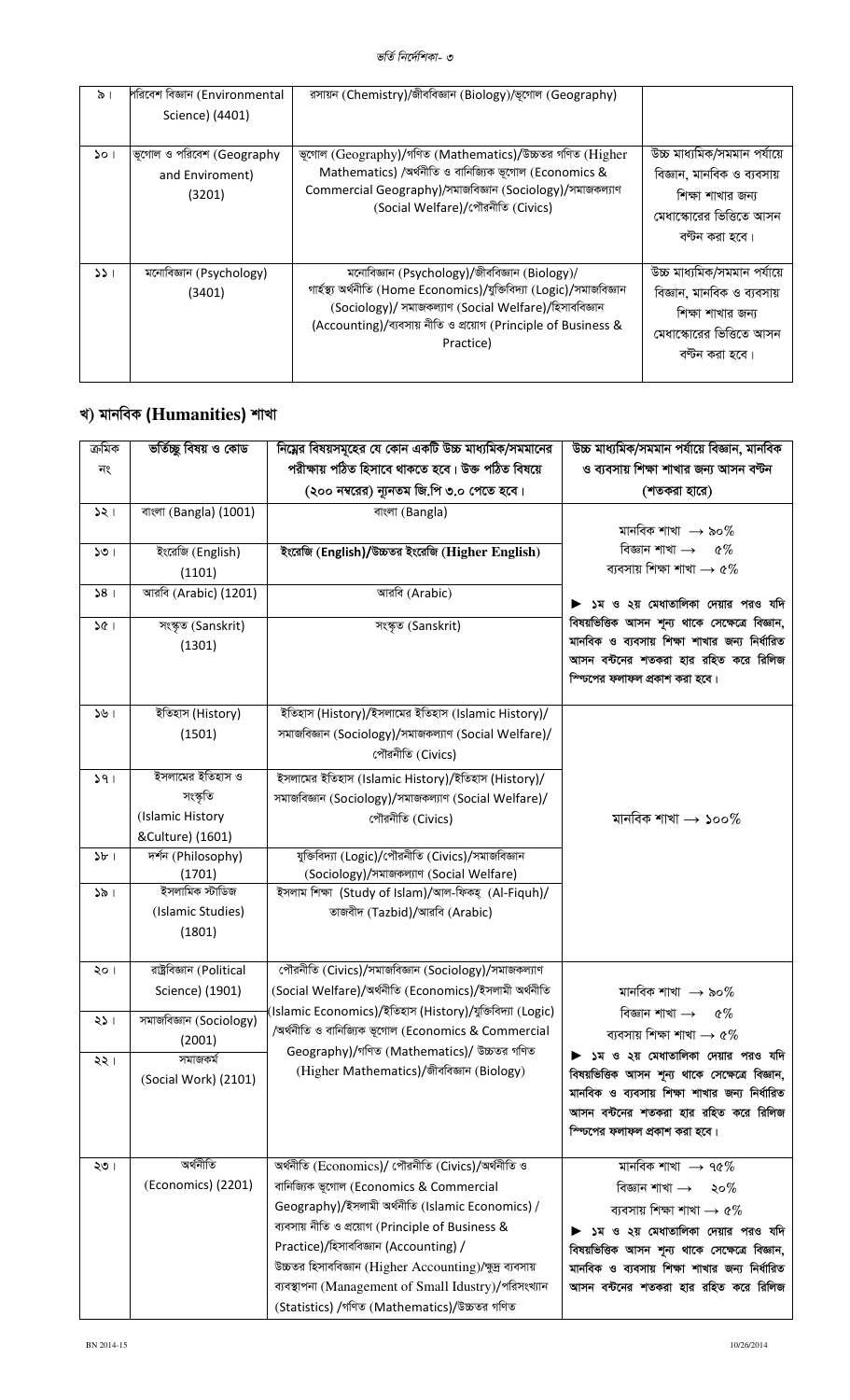|                 |                                                                        | (Higher Mathematics)                                                                                                                                                                                                                                                                                                                                                            | স্প্টিপের ফলাফল প্রকাশ করা হবে।                                                                                                                                                                                                                                                                                                    |
|-----------------|------------------------------------------------------------------------|---------------------------------------------------------------------------------------------------------------------------------------------------------------------------------------------------------------------------------------------------------------------------------------------------------------------------------------------------------------------------------|------------------------------------------------------------------------------------------------------------------------------------------------------------------------------------------------------------------------------------------------------------------------------------------------------------------------------------|
| 28 <sub>1</sub> | গাৰ্হস্থ্য অৰ্থনীতি (Home<br>Economics) (3501)                         | গাৰ্হস্থ্য অৰ্থনীতি (Home Economics)/ সাধারণ বিজ্ঞান এবং<br>খাদ্য ও পুষ্টি বিজ্ঞান (General Science & Food &<br>Nutrition)/ব্যবহারিক শিল্পকলা এবং বস্ত্র ও পোশাকশিল্প<br>(Applied Art & Clothing & Textile)/গৃহ-ব্যবস্থাপনা ও<br>শিশুবর্ধন এবং পারিবারিক সম্পর্ক (Home Management $\&$<br>Child Development & Family Relations)/জীববিজ্ঞান<br>(Biology)/মনোবিজ্ঞান (Psychology) | মানবিক শাখা $\;\rightarrow$ ৯০%<br>বিজ্ঞান শাখা $\;\rightarrow$ ১০%<br>(সকল আসন মহিলা শিক্ষার্থীদের জন্য<br>সংরক্ষিত থাকবে।)<br>▶ ১ম ও ২য় মেধাতালিকা দেয়ার পরও যদি<br>বিষয়ভিত্তিক আসন শূন্য থাকে সেক্ষেত্রে বিজ্ঞান ও<br>মানবিক শাখার জন্য নির্ধারিত আসন বন্টনের<br>শতকরা হার রহিত করে রিলিজ স্ণ্টিপের ফলাফল<br>প্রকাশ করা হবে। |
| ২৫ ।            | গ্রন্থাগার ও তথ্য বিজ্ঞান<br>(Library & Information<br>Science) (3801) | সমাজবিজ্ঞান (Sociology)/সমাজকল্যাণ (Social Welfare)/<br>ইতিহাস (History)/পৌরনীতি (Civics)/পদার্থবিজ্ঞান<br>(Physics)/রসায়ন (Chemistry)/হিসাববিজ্ঞান<br>(Accounting)/ব্যবসায় নীতি ও প্রয়োগ (Principle of<br><b>Business &amp; Practice)</b>                                                                                                                                   | উচ্চ মাধ্যমিক/সমমান পর্যায়ে বিজ্ঞান, মানবিক<br>ও ব্যবসায় শিক্ষা শাখার জন্য মেধাস্কোরের<br>ভিত্তিতে আসন বণ্টন করা হবে।                                                                                                                                                                                                            |
| ২৬।             | নৃ-বিজ্ঞান<br>(Anthropology)<br>(4001)                                 | সমাজবিজ্ঞান (Sociology)/সমাজকল্যাণ (Social Welfare)/<br>অৰ্থনীতি ও বানিজ্যিক ভূগোল (Economics & Commercial<br>Geography)/ভূগোল (Geography)/ইতিহাস (History)/<br>পৌরনীতি (Civics)/জীববিজ্ঞান (Biology)                                                                                                                                                                           | মানবিক শাখা $\rightarrow$ ৯০%<br>বিজ্ঞান শাখা $\rightarrow$ ৫%<br>ব্যবসায় শিক্ষা শাখা $\rightarrow$ ৫%<br>১ম ও ২য় মেধাতালিকা দেয়ার পরও যদি<br>বিষয়ভিত্তিক আসন শূন্য থাকে সেক্ষেত্রে বিজ্ঞান,<br>মানবিক ও ব্যবসায় শিক্ষা শাখার জন্য নির্ধারিত<br>আসন বন্টনের শতকরা হার রহিত করে রিলিজ<br>স্ফিচপের ফলাফল প্রকাশ করা হবে।        |

## গ) ব্যবসায় প্রশাসন (Business Administration) শাখা

| ক্ৰমিক<br>নং                     | ভৰ্তিচ্ছু বিষয় ও কোড                                                                                                                                  | নিম্নের বিষয়সমূহের যে কোন একটি উচ্চ মাধ্যমিক/সমমানের<br>পরীক্ষায় পঠিত হিসাবে থাকতে হবে। উক্ত পঠিত বিষয়ে (২০০<br>নম্বরের) ন্যূনতম জি.পি ৩.০ পেতে হবে।                                                                                                                                                                                                                                                              | উচ্চ মাধ্যমিক/সমমান পর্যায়ে বিজ্ঞান,<br>মানবিক ও ব্যবসায় শিক্ষা শাখার জন্য আসন<br>বণ্টন                                                                                                                                                                                                                                    |
|----------------------------------|--------------------------------------------------------------------------------------------------------------------------------------------------------|----------------------------------------------------------------------------------------------------------------------------------------------------------------------------------------------------------------------------------------------------------------------------------------------------------------------------------------------------------------------------------------------------------------------|------------------------------------------------------------------------------------------------------------------------------------------------------------------------------------------------------------------------------------------------------------------------------------------------------------------------------|
|                                  |                                                                                                                                                        |                                                                                                                                                                                                                                                                                                                                                                                                                      | (শতকরা হারে)                                                                                                                                                                                                                                                                                                                 |
| ২৭।<br>২৮ ।<br>২৯ ৷<br>$\circ$ ା | মাৰ্কেটিং<br>(Marketing)<br>(2301)<br>ফিন্যান্স (Finance)<br>(2401)<br>হিসাববিজ্ঞান<br>(Accounting)<br>(2501)<br>ব্যবস্থাপনা<br>(Management)<br>(2601) | হিসাববিজ্ঞান (Accounting)/ব্যবসায় নীতি ও প্রয়োগ (Principle<br>of Business & Practice)/ব্যবসায় সংগঠন ও ব্যস্থাপনা<br>(Business Organization & Management)/উচ্চতর<br>হিসাববিজ্ঞান (Higher Accounting)/ক্ষুদ্র ব্যবসায় ব্যবস্থাপনা<br>(Management of Small Industry)/অৰ্থনীতি (Economics)<br>/ইসলামী অৰ্থনীতি (Islamic Economics)/পরিসংখ্যান<br>(Statistics)/গণিত (Mathematics)/উচ্চতর গণিত (Higher<br>Mathematics) | ব্যবসায় শিক্ষা শাখা $\rightarrow$ ৯০%<br>বিজ্ঞান শাখা $\rightarrow$ ৫%<br>মানবিক শাখা $\rightarrow$ ৫%<br>▶ ১ম ও ২য় মেধাতালিকা দেয়ার পরও যদি<br>বিষয়ভিত্তিক আসন শূন্য থাকে সেক্ষেত্রে বিজ্ঞান,<br>মানবিক ও ব্যবসায় শিক্ষা শাখার জন্য নির্ধারিত<br>আসন বন্টনের শতকরা হার রহিত করে রিলিজ<br>স্ফিসের ফলাফল প্রকাশ করা হবে। |

## ৩। Online এ আবেদন ফরম পূরণ ও করণীয়

| ফরম পূরণের ধাপসমূহ |                                                                                                                  |
|--------------------|------------------------------------------------------------------------------------------------------------------|
| লগইন               | আবেদনকারীকে নির্দিষ্ট website-এ (www.nu.edu.bd/admissions) গিয়ে Apply Now (Honours)                             |
| (Login)            | অপশনে ক্লিক করতে হবে এবং website-এ প্রদর্শিত তথ্য ছকে মাধ্যমিক ও উচ্চ মাধ্যমিক/সমমান পরীক্ষার রোল নম্বর,         |
|                    | শিক্ষা বোর্ড ও পাসের সন সঠিকভাবে এন্ট্রি দিতে হবে।                                                               |
| সঠিক লিঙ্গ         | এ পর্যায়ে অনলাইনে আবেদনকারীর শিক্ষা বোর্ডে সংরক্ষিত ডাটাবেজের তথ্য অনুযায়ী লিঙ্গ (Male/Female) প্রদর্শিত       |
| (Gender) নিৰ্ধারণ  | হবে। ডাটাবেজে সংরক্ষিত তথ্য অনুযায়ী কোন ক্ষেত্রে আবেদনকারীর বিপরীত লিঙ্গ প্রদর্শিত হলে click to change          |
|                    | অপশনে গিয়ে সঠিক লিঙ্গ নির্ধারণ করতে হবে। বিপরীত লিঙ্গের মাধ্যমে আবেদন করা হলে আবেদনকারীর পুরুষ/মহিলা            |
|                    | কলেজ নির্বাচনে ভুল হতে পারে।                                                                                     |
| কলেজ পছন্দ         | আবেদনকারী তার পছন্দ অনুযায়ী বিভাগ ও জেলাওয়ারী যে কোন কলেজের নাম Select করলে সংশিণ্যষ্ট কলেজের ১ম বর্ষ          |
|                    | স্নাতক (সম্মান) শ্রেণীর অধিভুক্ত বিষয়সমূহের নাম ও আসন সংখ্যা দেখতে পাবে।                                        |
| বিষয় পছন্দক্ৰম    | website-এর তথ্য ছকে পছন্দ অনুযায়ী একটি কলেজ Select করলে আবেদনকারী সংশিণ্যষ্ট কলেজে তার ভর্তি যোগ্য              |
|                    | (Eligible) বিষয়ের তালিকা দেখতে পাবে এবং এই তালিকা থেকে শিক্ষার্থী সর্তকতার সংগে তার প্রার্থিত বিষয়ের পছন্দক্রম |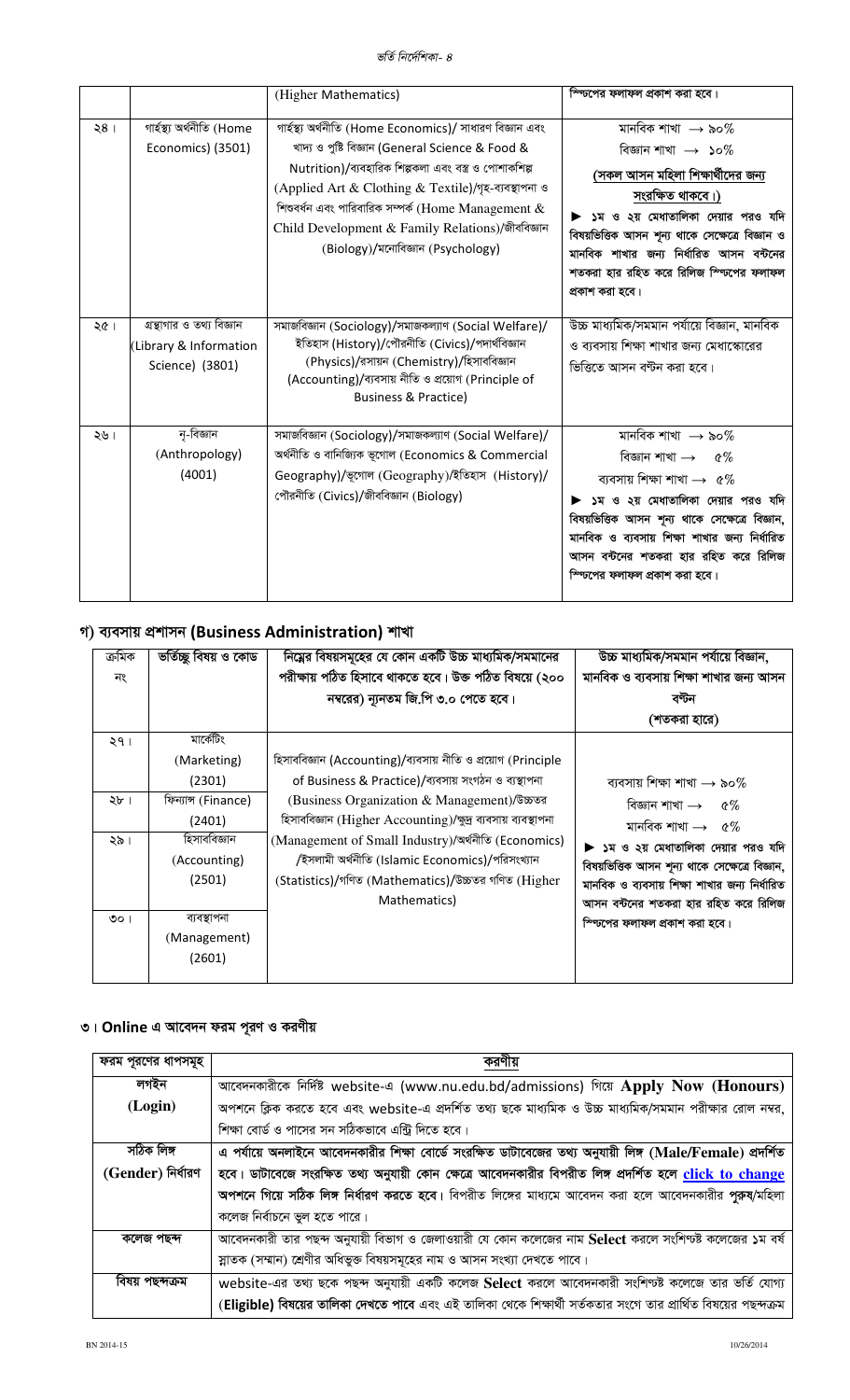|                     | নির্ধারণ করবে।                                                                                                                          |
|---------------------|-----------------------------------------------------------------------------------------------------------------------------------------|
| কোটা                | মুক্তিযোদ্ধার সন্তান/আদিবাসি/ প্রতিবন্ধী ( <i>সমাজসেবা অধিদণ্ডর কর্তৃক স্বীকৃত হতে হবে</i> )/পোষ্য (জাতীয় বিশ্ববিদ্যালয়ের শিক্ষক,     |
|                     | কর্মকর্তা ও কর্মচারীদের সম্ড্মন/সম্ড্মনাদির জন্য প্রযোজ্য) কোটায় ভর্তি হতে ইচ্ছুক শিক্ষার্থীকে তথ্য ছকের নির্দিষ্ট স্থানে তার          |
|                     | জন্য প্রযোজ্য কোটা Select করবে। কোটায় আবেদনের ক্ষেত্রে যথাযথ কর্তৃপক্ষের ইস্যুকৃত মূল সনদ পত্র থাকতে হবে।                              |
|                     | একজন প্রার্থী এক বা একধিক কোটায় যোগ্য হলে কোটার পছন্দক্রম নির্ধারণ করে দিতে হবে।                                                       |
| ছবি সংযোজন          | আবেদনপত্র পূরণের সময় প্রার্থীর পাসপোর্ট আকারে সম্প্রতি তোলা রঙ্গিন ছবি Scan করে আপলোড করতে হবে। ছবির                                   |
|                     | মাপ ১২০ × ১৫০ pixels, Image Type: jpg এবং maximum file size:50Kb                                                                        |
| ফরম                 | সঠিক তথ্য ও ছবিসহ ছক পূরণ করে প্রথমে ফরমটি Submit Application অপশনে ক্লিক করতে হবে। এ পর্যায়ে                                          |
| চূড়াম্ডকরণ         | আবেদনকারীর ভর্তি পরীক্ষার রোল নম্ভ ও পিন প্রদর্শিত হবে এবং আবেদনকারীকে ফরমটি ডাউনলোড করে [ <b>A4</b>                                    |
|                     | $(8.5" \times 11")$ অফসেট সাদা কাগজে] প্রিন্ট (Print) নিতে হবে।                                                                         |
| সংশিণ্যষ্ট কলেজে    | আবেদনকারীকে প্রিন্ট করা ভর্তি পরীক্ষার আবেদন ফরমটির নির্ধারিত স্থানে স্বাক্ষর করতে হবে। এই আবেদন ফরমের সংগে                             |
| ফরম জমা ও ফি        | প্রার্থীর মাধ্যমিক ও উচ্চ মাধ্যমিক/সমমান পরীক্ষার সত্যায়িত নম্বরপত্র, রেজিস্ট্রেশন কার্ডের সত্যায়িত কপি ও আবেদন <b>ফি</b>             |
| প্ৰদান              | বাবদ ৩০০/- (তিনশত) টাকা সংশিণ্যষ্ট কলেজে নির্ধারিত সময়ের মধ্যে জমা দিতে হবে। সংশিণ্যষ্ট কলেজ যে সকল প্রাথমিক                           |
|                     | আবেদন online-এ নিশ্চয়ন করবে সে সকল শিক্ষার্থীকে তাদের মোবাইল নম্বরে এসএমএস এর মাধ্যমে তা জানিয়ে দেয়া                                 |
|                     | হবে।                                                                                                                                    |
| প্ৰবেশপত্ৰ সংগ্ৰহ   | ভর্তি পরীক্ষার আবেদন ফরমটির দ্বিতীয় অংশ সংশিণ্যষ্ট কলেজ অধ্যক্ষ/দায়িতৃপ্রাপ্ত শিক্ষকের স্বাক্ষর ও সীলসহ শিক্ষার্থীকে                  |
|                     | ফেরত দেয়া হবে। ভর্তি পরীক্ষা ও তৎপরবর্তী ভর্তি কার্যক্রমের জন্য এই অংশটি আবেদনকারীর প্র <b>বেশপত্র (Admit Card)</b>                    |
|                     | হিসাবে ব্যবহৃত হবেএবং তা সংরক্ষণ করতে হবে।                                                                                              |
| আবেদন ফরম           | আবেদন ফরম সংশিণ্যষ্ট কলেজে জমাদানের পূর্বে কোন শিক্ষার্থী তার প্রাথমিক আবেদন ফরমটি বাতিল/ত্র <del>্</del> র্লটিপূর্ণ ছবি                |
| বাতিলকরণ/ক্রটিপূর্ণ | <u>পরিবর্তন করতে ইচ্ছুক হলে তাকে Applicant's Login (Honours) অপশনে গিয়ে আবেদন ফরমের রোল নম্বর ও</u>                                    |
| ছবি পরিবর্তন        | <u>পিন এন্ট্রি দিতে হবে। এ পর্যায়ে আবেদনকারীকে Form Cancel/Photo Change Option এ গিয়ে Click to</u>                                    |
|                     | Generate the Security key অপশনটি ক্লিক করতে হবে। এ সময়ে শিক্ষার্থী তার আবেদন ফরমে উলিন্টখিত                                            |
|                     | ব্যক্তিগত মোবাইল নম্বরে SMS এর মাধ্যমে এবং একই সংগে ই-মেইলে One Time Password (OTP) পাবে।                                               |
|                     | এই OTP এন্ট্রি দিয়ে শিক্ষার্থী তার আবেদন ফরমটি বাতিলপূর্বক নতুন করে আবেদন ফরম পুরণ করতে পারবে। এ লক্ষ্যে                               |
|                     | আবেদনকারীকে তার ব্যক্তিগত সঠিক মোবাইল নম্বর ও ই-মেইল নম্বর সর্তকতার সংগে আবেদন ফরমে সংযোজন করতে                                         |
|                     | <u>হবে। তবে কলেজ কর্তৃক আবেদন ফরম নিশ্চয়ন করা হলে তা বাতিল করা যাবে না</u> ।                                                           |
|                     | $\blacktriangleright$ শিক্ষার্থী ছবি পরিবর্তনের সুযোগ মাত্র একবারই পাবে।                                                                |
| ভর্তি পরীক্ষার      | ভর্তি পরীক্ষার নির্ধারিত তারিখের তিন দিন পূর্বে শিক্ষার্থীকে কলেজ অথবা Online থেকে তার পরীক্ষার কেন্দ্র ও স্থান জেনে                    |
| কেন্দ্ৰ             | নিতে হবে। শিক্ষার্থীকে অবশ্যই প্রবেশপত্র (Admit Card) ও এইচ.এস.সি. পরীক্ষার রেজিস্ট্রেশন কার্ড নিয়ে পরীক্ষা                            |
|                     | কেন্দ্রে উপস্থিত হতে হবে। পরীক্ষার্থী প্রয়োজনে সাইন্টিফিক ক্যালকুলেটর ব্যবহার করতে পারবে <u>তবে মোবাইল ফোন সংগে</u><br>রাখতে পারবে না। |
|                     |                                                                                                                                         |
|                     |                                                                                                                                         |

৪। ভর্তি পরীক্ষা পদ্ধতি ও নম্বর বন্টন সম্পর্কিত জ্ঞাতব্য

ভর্তি পরীক্ষার নম্বর বন্টন

| উচ্চমাধ্যমিক পর্যায়ে | বাংলা | ইংরেজি | বাংলাদেশ     | বিষয়ভিত্তিক নম্বর বন্টন     | <b>MCQ</b> | এস.এস.সি.             | এইচ.এস.সি.            | সৰ্বমোট |
|-----------------------|-------|--------|--------------|------------------------------|------------|-----------------------|-----------------------|---------|
| পঠিত শাখা             |       |        | প্ৰসঙ্গে     |                              | পদ্ধতিতে   | /সমমান                | /সমমান                | নম্বর   |
|                       |       |        | সাধারণ জ্ঞান |                              | মোট        | (অপশনাল ব্যতীত)       | (অপশনাল ব্যতীত)       |         |
|                       |       |        |              |                              | নম্বর      | পরীক্ষায় প্রাপ্ত     | পরীক্ষায় প্রাপ্ত     |         |
|                       |       |        |              |                              |            | $GPA - q\overline{q}$ | $GPA - q\overline{q}$ |         |
|                       |       |        |              |                              |            | $80\%$                | ৬০%                   |         |
| বিজ্ঞান শাখা          | ২০    | ২০     | ΔO           | পদার্থবিজ্ঞান-১৭, রসায়ন-১৭, |            |                       |                       |         |
|                       |       |        |              | গণিত/জীববিজ্ঞান-১৬           |            |                       |                       |         |
| মানবিক/গাৰ্হস্থ্য     |       |        |              | $8x30=80$                    |            |                       |                       |         |
| অৰ্থনীতি শাখা         |       |        |              | (উচ্চমাধ্যমিক পর্যায়ে পঠিত  | ১০০        | 80                    | ৬০                    | ২০০     |
|                       | ২৫    | ২৫     | ১০           | বিষয়ের মধ্যে যে কোন চারটি)  |            |                       |                       |         |
| ব্যবসায় শিক্ষা শাখা  |       |        |              | হিসাব বিজ্ঞান-২০,            |            |                       |                       |         |
|                       |       |        |              | ব্যবসায় নীতি ও প্রয়োগ-২০   |            |                       |                       |         |

► ২০১৪-২০১৫ শিক্ষাবর্ষের ১ম বর্ষ স্নাতক (সম্মান) শ্রেণীতে বিজ্ঞান/মানবিক/ব্যবসায় প্রশাসন শাখার ভর্তি পরীক্ষা MCQ পদ্ধতিতে গ্রহণ করা হবে। MCQ পদ্ধতিতে ১০০ নম্বরের ভর্তি পরীক্ষায় ১০০টি প্রশ্নের উত্তর ০১ (এক) ঘন্টা সময়ের মধ্যে দিতে হবে।

৫। মুক্তিযোদ্ধার সন্তান/আদিবাসি/প্রতিবন্ধী (*সমাজসেবা অধিদঙ্গর কর্তৃক স্বীকৃত হতে হবে*) কোটা সম্পর্কিত তথ্য ও সংরক্ষিত আসন

| কোটার প্রকৃতি | সংশ্লিষ্ট কলেজে অধিভুক্ত          | কোটার বিষয়ভিত্তিক সর্বোচ্চ ০৫ (পাঁচ) টি আসনের | কোটায় আবেদন |
|---------------|-----------------------------------|------------------------------------------------|--------------|
|               | একটি বিষয়ে সৰ্বোচ্চ ০৫ (পাঁচ) টি | শর্তপূরণ সাপেক্ষে একটি কলেজে কোটার আসন         | করার শর্ত    |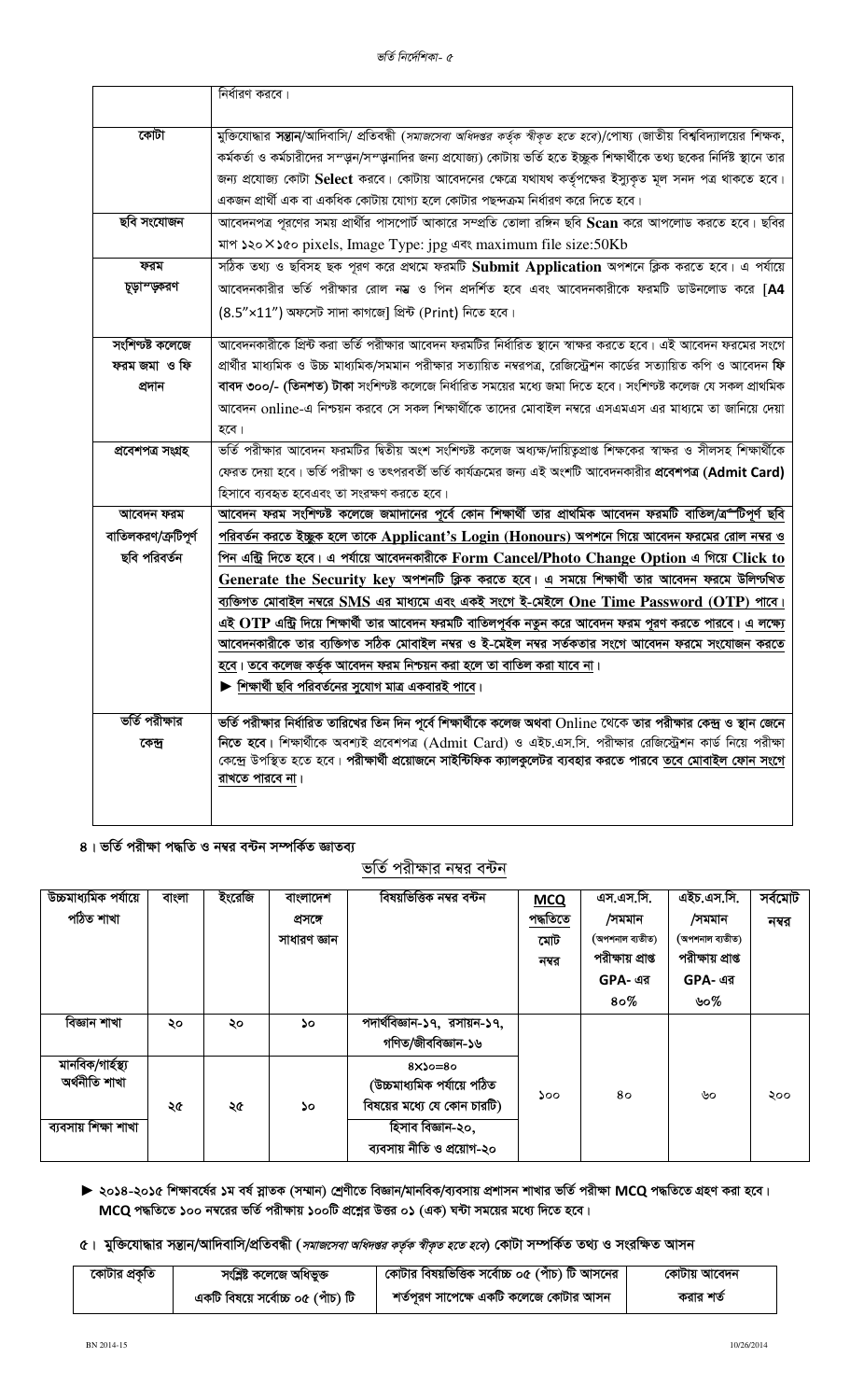|                      | আসন কোটার জন্য সংরক্ষিত থাকবে।<br>বিষয়ভিত্তিক আসন বণ্টন | সর্বমোট ২৫ (পঁচিশ) টির অধিক হবে না।<br>কলেজভিত্তিক আসন বণ্টন |                                |
|----------------------|----------------------------------------------------------|--------------------------------------------------------------|--------------------------------|
| মুক্তিযোদ্ধার সন্তান | ০৩ টি                                                    | ৰ্ত ১৫ টি                                                    | সংশ্লিষ্ট কোটার ক্ষেত্রে যথাযথ |
| আদিবাসি              | ০১ টি                                                    | ০৭ টি                                                        | কর্তৃপক্ষের ইস্যুকৃত মূল সনদ   |
| প্ৰতিবন্ধী           | ০১ টি                                                    | ০৩ টি                                                        | পত্ৰ থাকতে হবে।                |
| মোট                  | ০৫ টি                                                    | ২৫ টি                                                        |                                |
| পোষ্য (Ward)         |                                                          | এ আসন অতিরিক্ত বলে বিবেচিত হবে                               |                                |

৬। পোষ্য (Ward) কোটায় ভৰ্তি

স্নাতক (সম্মান) শ্রেণীর ভর্তি কার্যক্রমে জাতীয় বিশ্ববিদ্যালয়ের শিক্ষক, কর্মকর্তা ও কর্মচারীদের সন্তান/সন্তানাদি পোষ্য কোটায় আবেদন করতে পারবে। এ কোটায় আবেদনকারীকে পোষ্যের প্রমাণ পত্রের সংগে জাতীয় বিশ্ববিদ্যালয়ের রেজিস্ট্রার দফতর থেকেও পোষ্য হিসাবে প্রত্যয়ন পত্র সংগ্রহ করতে হবে। ভর্তির জন্য পোষ্যকে ভর্তি নির্দেশিকার সকল শর্তপূরণ সাপেক্ষে ভর্তি পরীক্ষায় ন্যূনতম ৩৩% নম্বর পেতে হবে। একটি কলেজে সর্বোচ্চ ০৩ (তিন) জন আবেদনকারী মেধারভিত্তিতে পোষ্য কোটায় ভর্তি হতে পারবে এবং এ আসন অতিরিক্ত বলে বিবেচিত হবে ।

- ৭। ফলাফল ও মেধা তালিকা
- ক) সর্বমোট ২০০ (দুইশত) নম্বরের ভিত্তিতে প্রতিটি কলেজের জন্য আলাদাভাবে মেধা তালিকা তৈরী করে শিক্ষার্থীদের পছন্দক্রম অনুসারে ১ম বর্ষ স্নাতক (সম্মান) শ্রেণীর বিষয় বরাদ্দ দেয়া হবে।
- খ) একই প্রতিষ্ঠান/কলেজে একই বিষয়ে দুই বা ততোধিক আবেদনকারীর মেধা স্কোর সমান হলে সেক্ষেত্রে এ সকল আবেদনকারীর পর্যায়ক্রমে  $\operatorname{HSC}$ জিপিএ, SSC জিপিএ এবং বয়সের উর্ধ্বক্রম অনুসারে মেধাক্রম নির্ধারণ করা হবে।
- গ) ভর্তির ফলাফল পর্যায়ক্রমে ১) প্রথম মেধা তালিকা ২) শূন্য আসন সাপেক্ষে দ্বিতীয় মেধা তালিকা ৩) কোটা এবং ৪) রিলিজ স্প্টিপের মাধ্যমে প্রকাশ করা হবে।
- ঙ) সংশিণ্টষ্ট কলেজ তাদের User ID, Password ও OTP ব্যবহার করে ভর্তির বিষয়ওয়ারী ফলাফল দেখতে পারবে। শিক্ষার্থীরা ভর্তি সংশিণ্ট website (www.nu.edu.bd/admissions)/SMS (NU<space>AT<space>Roll No টাইপ করে 16222 নম্বরে send করতে হবে) এর মাধ্যমে অথবা সংশিণ্যষ্ট কলেজ থেকে ফলাফল জানতে পারবে।
- ৮। মেধা তালিকায় স্থান প্রাপ্ত শিক্ষার্থীদের ভর্তি সম্পর্কিত জ্ঞাতব্য

| ফরম পূরণের              | করণীয়                                                                                                                                                                 |
|-------------------------|------------------------------------------------------------------------------------------------------------------------------------------------------------------------|
| ধাপসমূহ                 |                                                                                                                                                                        |
| লগইন                    | মেধা তালিকায় স্থান প্রাপ্ত শিক্ষার্থীকে Applicant's Login (Honours) অপশনে গিয়ে সঠিক রোল নম্বর ও পিন কোড এন্ট্রি                                                      |
| (Login)                 | দিয়ে Login করতে হবে। এক্ষেত্রে শিক্ষার্থীর নাম, বরাদ্দকৃত বিষয়, সংশিণ্যষ্ট কলেজের নাম ও অন্যান্য তথ্যসহ ভর্তির আবেদন                                                 |
|                         | ফরম website-এ প্রদর্শিত হবে।                                                                                                                                           |
|                         |                                                                                                                                                                        |
| বিষয় পরিবর্তনের        | মেধা তালিকায় স্থান প্রাপ্ত কোন শিক্ষার্থী তার বিষয় পরিবর্তন করতে চাইলে আবেদন ফরমের বিষয় পরিবর্তনের নির্দিষ্ট ঘরে টিক                                                |
| আবেদন                   | $(\sqrt{2})$ চিহ্ন দিতে হবে।                                                                                                                                           |
| আবেদন ফরমের             | সঠিক তথ্যসহকারে ভর্তির আবেদন ফরমটি Submit Application অপশনে ক্লিক করলে একটি চূড়াস্ড়ভর্তির আবেদন ফরম                                                                  |
| প্ৰিন্ট                 | website এ দেখা যাবে। উক্ত ফরমটির দুই কপি A4 (8.5"x11") অফসেট কাগজে প্রিন্ট নিতে হবে। পরবর্তিতে রোল নম্বর                                                               |
|                         | ও পিন কোড দিয়ে একাধিকবার ফরমটি প্রিন্ট নেয়া যাবে।                                                                                                                    |
| সংশ্লিষ্ট কলেজে         | আবেদনকারীকে প্রিন্ট করা ভর্তি ফরমের নির্দিষ্ট স্থানে স্বাক্ষর করতে হবে। এই আবেদন ফরমের সংগে আবেদনকারীর <b>মাধ্যমিক ও</b>                                               |
| ফরম জমা                 | <u>উচ্চ মাধ্যমিক/সমমান পরীক্ষার নম্বরপত্র, রেজিস্ট্রেশন কার্ডের সত্যায়িত কপি ও ভর্তি ফি</u> সংশিণ্যষ্ট কলেজে নির্ধারিত সময়ের মধ্যে                                   |
|                         | জমা দিতে হবে। চূড়াম্ড় ভর্তির আবেদন ফরমের একটি কপি অধ্যক্ষ/দায়িতৃপ্রাপ্ত শিক্ষকের স্বাক্ষর ও সীলসহ কলেজ কর্তৃপক্ষ                                                    |
|                         | শিক্ষাৰ্থীকে ফেরত দিবে ।                                                                                                                                               |
| বিষয় পরিবর্তনের        | সংশিণ্ট্ট কলেজে বিষয়ভিত্তিক আসন শূন্য থাকা সাপেক্ষে ও মেধা স্কোরের ভিত্তিতে শিক্ষার্থীকে তার বিষয় পছন্দক্রমের উর্ধ্বক্রমে                                            |
| ফলাফল ও করণীয়          | বিষয় পরিবর্তনের ফলাফল ভর্তি সংশিণ্যষ্ট website/SMS এর মাধ্যমে জানানো হবে। শিক্ষার্থীর বিষয় পরিবর্তন হলে নির্দিষ্ট                                                    |
|                         | website- থেকে একই প্রক্রিয়ায় বিষয় পরিবর্তনের ফরম সংগ্রহ করে <b>সংশিণ্ট্য</b> কলেজে জমা দিতে হবে। <b>উলেণ্ট্খ্য যে, কোন</b>                                          |
|                         | শিক্ষার্থীর বিষয় পরিবর্তন হলে তার পূর্বের বিষয়ের ভর্তি বাতিল হয়ে যাবে এবং পরিবর্তিত বিষয়ে তার ভর্তি নিশ্চিত হবে। তবে                                               |
|                         | কোন শিক্ষার্থীর বিষয় পরিবর্তন না হলে তার পূর্বের বিষয়ে ভর্তি বহাল থাকবে ।<br>$\blacktriangleright$ বিষয় পরিবর্তনের ক্ষেত্রে শিক্ষার্থীকে কোন ফি প্রদান করতে হবে না। |
|                         |                                                                                                                                                                        |
| কোটার ফলাফল             | রিলিজ স্লিপের ফরম পূরণের পূর্বে কোটার তালিকা প্রকাশ করা হবে। যে সকল শিক্ষার্থী ইতোমধ্যে মেধা তালিকায় স্থান পেয়ে ভর্তি                                                |
|                         | হয়েছে এবং একই সংগে কোটায় নতুন বিষয় বরাদ্দ পেয়েছে সে সকল শিক্ষার্থী কোটায় বরাদ্দকৃত বিষয়ে ভর্তি হতে চাইলে তাদের                                                   |
|                         | পূর্বের ভর্তি বাতিল হয়ে যাবে।                                                                                                                                         |
| চূড়ান্ত ভৰ্তি নিশ্চয়ন | সংশ্লিষ্ট কলেজ কর্তৃক Online-এ মেধা তালিকায় স্থান প্রাপ্ত শিক্ষার্থীর চূড়াস্ড় ভর্তি/বিষয় পরিবর্তন নিশ্চয়ন করা হলে জাতীয়                                          |
|                         | বিশ্ববিদ্যালয়ের পক্ষ থেকে শিক্ষার্থীকে SMS ও e-mail এর মাধ্যমে জানিয়ে দেয়া হবে। এছাড়াও শিক্ষার্থী অনলাইনে $\rm Login$                                              |
|                         | করেও তা জানতে পারবে।                                                                                                                                                   |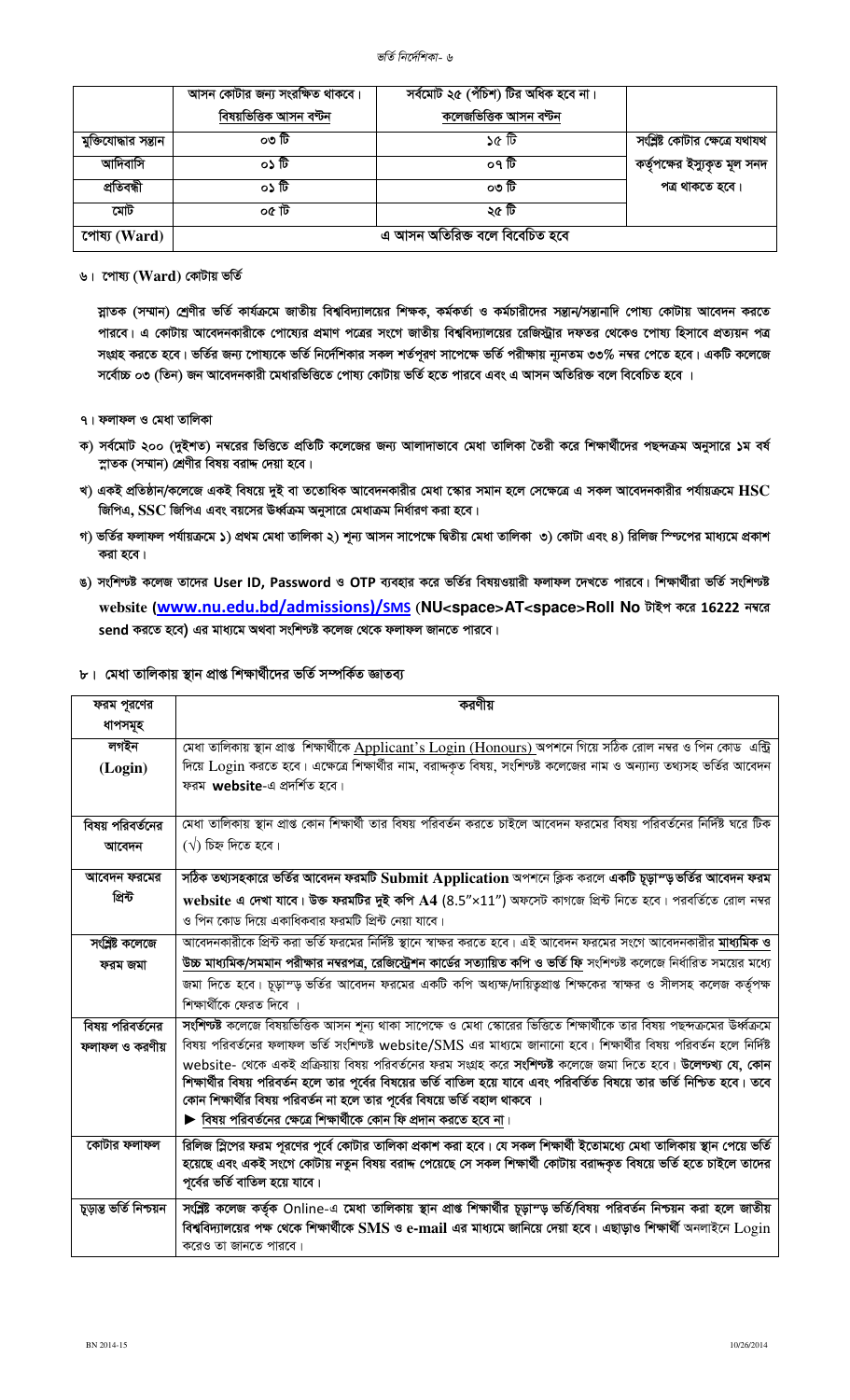## $\bullet$ । রিলিজ স্লিপে আবেদন করার শর্তাবলী ও ফরম পূরণ সম্পর্কিত জ্ঞাতব্য

যে সকল শিক্ষার্থী ক) মেধা তালিকায় স্থান পায়নি খ) ভর্তি বাতিল করেছে গ) মেধা তালিকায় স্থান পেয়েও বরাদ্দকৃত বিষয়ে ভর্তি হয়নি সে সকল শিক্ষার্থী রিলিজ স্ফিপের জন্য আবেদন করতে পারবে।

| রিলিজ স্জিপের ধাপসমূহ       | করণীয়                                                                                                                  |
|-----------------------------|-------------------------------------------------------------------------------------------------------------------------|
|                             |                                                                                                                         |
| লগইন                        | রিলিজ স্প্টিসে আবেদনের জন্য শিক্ষার্থীকে Applicant's Login (Honours) অপশনে গিয়ে সঠিক রোল নম্বর ও                       |
| (Login)                     | পিন কোড এন্ট্রি দিয়ে Login করতে হবে। এক্ষেত্রে শিক্ষার্থীর নাম ও অন্যান্য তথ্যসহ রিলিজ স্ণ্ডিপের আবেদন ফরম             |
|                             | website-এ প্রদর্শিত হবে।                                                                                                |
| কলেজ ও বিষয় পছন্দক্ৰম      | রিলিজ স্প্টিপে আবেদনের জন্য College Selection option এ গিয়ে আবেদনকারী তার পছন্দ অনুযায়ী কলেজ                          |
| নির্ধারণ                    |                                                                                                                         |
|                             | Select করলে ঐ কলেজের বিষয়ভিত্তিক শূন্য আসনের তালিকা ও তার Eligible বিষয়ের তালিকা দেখতে পাবে। এ                        |
|                             | পর্যায়ে আবেদনকারী তার Eligible বিষয়ের তালিকা থেকে নতুন করে পছন্দক্রম নির্ধারণ করে এন্ট্রি দিবে। <b>এভাবে</b>          |
|                             | একজন আবেদনকারী তার পছন্দ অনুযায়ী  সর্বোচ্চ পাঁচটি কলেজে পর্যায়ক্রমে বিষয় পছন্দক্রম নির্ধারণ করে এন্ট্রি দিতে         |
|                             | পারবে।                                                                                                                  |
| আবেদন ফরম চূড়ান্তকরণ       | সঠিক তথ্যসহকারে ফরম পূরণ করে Submit Application অপশনে ক্লিক করলে আবেদনকারী তার নাম, ভর্তি                               |
|                             | পরীক্ষার রোল নম্বর, পিন কোড ও কলেজের নাম ও বিষয় পছন্দক্রমসহ একটি নতুন আবেদন ফরম website-এ দেখতে                        |
|                             | পাবে। উক্ত ফরমটি Download করে A4 (8.5"×11") অফসেট সাদা কাগজে প্রিন্ট (Print) নিতে হবে তবে এটি                           |
|                             | সংশিণ্যষ্ট কলেজসমূহে জমা দিতে হবে না।                                                                                   |
| রিলিজ স্লিপের আবেদন ফরম     | রিলিজ স্প্টিপের আবেদন ফরম চূড়াস্ড়্করণের পরও যদি কোন শিক্ষার্থী তার আবেদন ফরমে কলেজ/বিষয়ের পছন্দক্রম                  |
| বাতিলকরণ                    | <u>সংশোধন বা পরিবর্তন করতে ইচ্ছুক হলে তাকে Applicant's Login (Honours) অপশনে গিয়ে আবেদন ফরমের</u>                      |
|                             | <u>রোল নম্বর ও পিন এন্ট্রি দিতে হবে। এ পর্যায়ে আবেদনকারীকে Form Cancel option এ গিয়ে Click to</u>                     |
|                             | Generate the Security key অপশনটি ক্লিক করতে হবে। এ সময়ে শিক্ষার্থী তার আবেদন ফরমে উলিন্টখিত                            |
|                             | <u>ব্যক্তিগত মোবাইল নম্বরে SMS এর মাধ্যমে এবং একই সংগে ই-মেইলে One Time Password (OTP) পাবে।</u>                        |
|                             | এই OTP এন্ট্রি দিয়ে শিক্ষার্থী তার আবেদন ফরমটি বাতি <u>লপূর্বক নতুন করে আবেদন ফরম পূরণ করতে পারবে। এ</u>               |
|                             | লক্ষ্যে আবেদনকারীকে তার ব্যক্তিগত সঠিক মোবাইল নম্বর ও ই-মেইল নম্বর সর্তকতার সংগে আবেদন ফরমে সংযোজন                      |
|                             | করতে হবে।                                                                                                               |
| রিলিজ স্লিপের ফলাফল         | রিলিজ স্ভিপের ফলাফল নির্ধারিত সময়ে প্রকাশ করা হবে। রিলিজ স্ভিপে আবেদনকারী শিক্ষার্থীদের বিষয় পরিবর্তনের               |
|                             | কোন সুযোগ থাকবে না।                                                                                                     |
|                             |                                                                                                                         |
| চূড়ান্ত ভৰ্তি ফরম সংগ্ৰহ ও | শিক্ষার্থী রিলিজ স্লিপের মাধ্যমে তার নির্বাচিত কলেজে বিষয় বরাদ্দ পেলে website-এর Applicant's Login                     |
| ভৰ্তি                       | (Honours) অপশনে গিয়ে ভর্তির আবেদন ফরম প্রিন্ট করবে। এই আবেদন ফরমের সংগে শিক্ষার্থীর মাধ্যমিক ও উচ্চ                    |
|                             | মাধ্যমিক/সমমান পরীক্ষার নম্বরপত্র, রেজিস্ট্রেশন কার্ডের সত্যায়িত কপি ও ভর্তি ফি সংশিণ্যষ্ট কলেজে নির্ধারিত সময়ের      |
|                             | মধ্যে জমা দিতে হবে। <b>রিলিজ স্প্যিপে ভর্তির আবেদন ফরমের</b> একটি কপি অধ্যক্ষ/দায়িত্বপ্রাপ্ত শিক্ষকের স্বাক্ষর ও সীলসহ |
|                             | কলেজ কর্তৃপক্ষ শিক্ষার্থীকে ফেরত দিবে ।                                                                                 |

## **১**০। সংশ্লিষ্ট কলেজ কর্তৃপক্ষের করণীয় বিষয়সমূহ

| ধাপসমূহ                 | করণীয়                                                                                                            |
|-------------------------|-------------------------------------------------------------------------------------------------------------------|
| সংশ্লিষ্ট কলেজের $User$ | জাতীয় বিশ্ববিদ্যালয় কর্তৃক বরাদ্দকৃত প্রাথমিক User ID ও Password দিয়ে সংশিণ্যষ্ট কলেজ তাদের ভর্তি কার্যক্রম    |
| ID, Password &          | পরিচালনার জন্য লগইন করবে। <u>প্রাথমিক আবেদন ফরম ও চুড়াস্ড় ভর্তি নিশ্চয়নের সময় Click to Generate the</u>       |
| <b>One Time</b>         | Security key অপশনে গিয়ে ক্লিক করলে সংশিণ্যষ্ট কলেজ কর্তৃক নির্ধারিত মোবাইল নম্বরে SMS এর মাধ্যমে এবং             |
| Password (OTP)          | একই সংগে ই-মেইলে One Time Password (OTP) পাবে। এই OTP ব্যবহার করে শিক্ষার্থীর ভর্তি নিশ্চয়ন                      |
| সংগ্ৰহ                  | করা যাবে। এ লক্ষ্যে কলেজ কর্তৃপক্ষকে ভর্তির কার্যক্রমের সংগে সংশিণ্যষ্ট দুই জন দায়িতুশীল শিক্ষকের মোবাইল নম্বর ও |
|                         | <u>ই-মেইল নম্বর ডীন, স্লাতকপূর্ব শিক্ষা বিষয়ক স্কুল বরাবর ভর্তি প্রক্রিয়া শুরর্" র পূর্বে প্রেরণ করতে হবে।</u>  |
| আবেদন ফরমে সঠিক লিঙ্গ   | সংশিণ্টষ্ট কলেজ কৰ্তৃপক্ষকে আবেদন ফরম নিশ্চয়ণের পূর্বে আবেদন ফরমে প্রদর্শিত শিক্ষার্থীর সঠিক লিঙ্গ               |
| যাচাই                   | (Male/Female) যাচাই করে নিতে হবে। কোন আবেদন ফরমে শিক্ষার্থীর বিপরীত লিঙ্গ প্রদর্শিত হলে সেক্ষেত্রে                |
|                         | পুরুষ/মহিলা কলেজ নির্বাচনে ভুল হতে পারে। এ অবস্থায় কলেজ কর্তৃক আবেদন ফরমটি নিশ্চয়ন না করে সংশিণ্যষ্ট            |
|                         | শিক্ষার্থীকে অনলাইনে আবেদন ফরমটি বাতিলপূর্বক নতুন করে আবেদন করার পরামর্শ দেয়া যেতে পারে।                         |
| ভতির প্রাথমিক আবেদন     | সংশিণ্টষ্ট কলেজ শিক্ষাৰ্থীর কাছ থেকে ভর্তি পরীক্ষার প্রাথমিক আবেদন ফরম সংগ্রহ করবে এবং নির্ধারিত ফি বাবদ ৩০০/-    |
| ফরম সংগ্রহ              | (তিনশত) টাকা জমা রেখে ভর্তি পরীক্ষার প্রবেশ পত্র ইস্যু করবে।                                                      |
| ভর্তির আবেদন ফরম        | নির্ধারিত সময়ের মধ্যে সংশ্লিষ্ট কলেজকে সকল আবেদনকারীর এন্ট্রি নিশ্চিত করতে হবে। এ লক্ষ্যে সংশিণ্যষ্ট কলেজ        |
| অনলাইনে এন্ট্রি         | Login অপশনে গিয়ে Admission Approval (Honours) মাধ্যমে এন্ট্রি নিশ্চিত করবে। সংশিক্ষ্ট কলেজ                       |
|                         | কর্তৃক কোন আবেদন ফরম নিশ্চয়ন করা না হলে সেই শিক্ষার্থীকে ভর্তি পরীক্ষায় অংশগ্রহণ করতে দেয়া হবে না। প্রতিটি     |
|                         | কলেজ বিজ্ঞান, মানবিক ও ব্যবসায় শিক্ষা শাখায় সঠিকভাবে এন্ট্রিকৃত আবেদনকারীদের তালিকা website-এ দেখতে             |